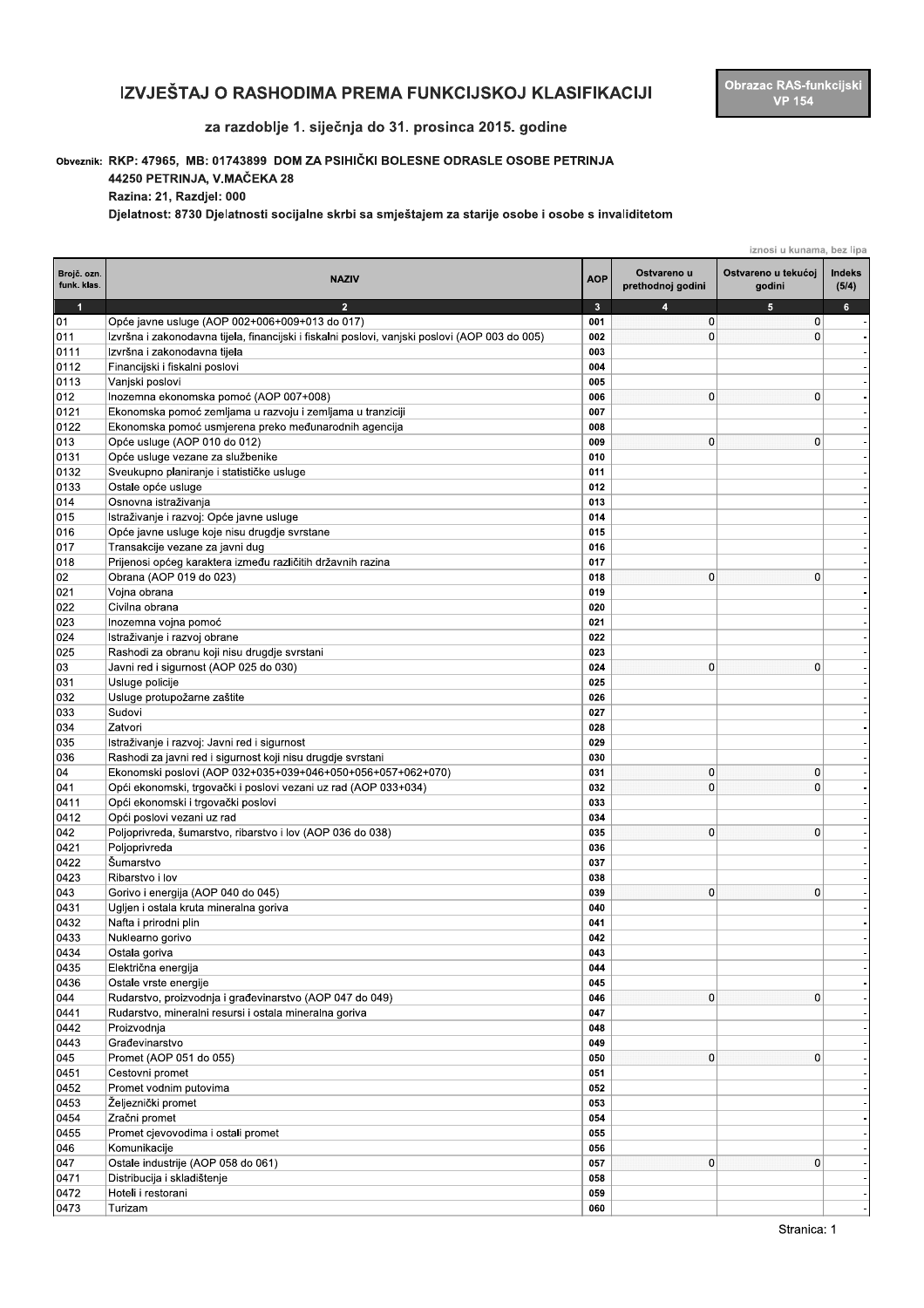| Brojč. ozn.<br>funk. klas. | <b>NAZIV</b>                                                                                                              | <b>AOP</b>                     | Ostvareno u<br>prethodnoj godini | Ostvareno u tekućoj<br>godini | Indeks<br>(5/4) |
|----------------------------|---------------------------------------------------------------------------------------------------------------------------|--------------------------------|----------------------------------|-------------------------------|-----------------|
| $\mathbf{1}$               | $\overline{2}$                                                                                                            | $\overline{\mathbf{3}}$<br>061 |                                  | 5                             | $6\phantom{1}$  |
| 0474<br>048                | Višenamjenski razvojni projekti<br>Istraživanje i razvoj: Ekonomski poslovi (AOP 063 do 069)                              | 062                            | $\mathbf 0$                      | $\Omega$                      |                 |
| 0481                       | Istraživanje i razvoj: Opći ekonomski, trgovački i poslovi vezani uz rad                                                  | 063                            |                                  |                               |                 |
| 0482                       | Istraživanje i razvoj: Poljoprivreda, šumarstvo, ribarstvo i lov                                                          | 064                            |                                  |                               |                 |
| 0483                       | Istraživanje i razvoj: Gorivo i energija                                                                                  | 065                            |                                  |                               |                 |
| 0484                       | Istraživanje i razvoj: Rudarstvo, proizvodnja i građevinarstvo                                                            | 066                            |                                  |                               |                 |
| 0485                       | Istraživanje i razvoj: Promet                                                                                             | 067                            |                                  |                               |                 |
| 0486                       | Istraživanje i razvoj: Komunikacije                                                                                       | 068                            |                                  |                               |                 |
| 0487<br>049                | Istraživanje i razvoj: Ostale industrije<br>Ekonomski poslovi koji nisu drugdje svrstani                                  | 069<br>070                     |                                  |                               |                 |
| 05                         | Zaštita okoliša (AOP 072 do 077)                                                                                          | 071                            | $\mathbf 0$                      | $\Omega$                      |                 |
| 051                        | Gospodarenje otpadom                                                                                                      | 072                            |                                  |                               |                 |
| 052                        | Gospodarenje otpadnim vodama                                                                                              | 073                            |                                  |                               |                 |
| 053                        | Smanjenje zagađivanja                                                                                                     | 074                            |                                  |                               |                 |
| 054                        | Zaštita bioraznolikosti i krajolika                                                                                       | 075                            |                                  |                               |                 |
| 055                        | Istraživanje i razvoj: Zaštita okoliša                                                                                    | 076                            |                                  |                               |                 |
| 056<br>06                  | Poslovi i usluge zaštite okoliša koji nisu drugdje svrstani<br>Usluge unapređenja stanovanja i zajednice (AOP 079 do 084) | 077<br>078                     | $\mathbf 0$                      | $\mathbf{0}$                  |                 |
| 061                        | Razvoj stanovanja                                                                                                         | 079                            |                                  |                               |                 |
| 062                        | Razvoj zajednice                                                                                                          | 080                            |                                  |                               |                 |
| 063                        | Opskrba vodom                                                                                                             | 081                            |                                  |                               |                 |
| 064                        | Ulična rasvjeta                                                                                                           | 082                            |                                  |                               |                 |
| 065                        | Istraživanje i razvoj stanovanja i komunalnih pogodnosti                                                                  | 083                            |                                  |                               |                 |
| 066                        | Rashodi vezani za stanovanje i kom. pogodnosti koji nisu drugdje svrstani                                                 | 084                            |                                  |                               |                 |
| 07                         | Zdravstvo (AOP 086+090+095+100+101+102)                                                                                   | 085                            | $\mathbf 0$                      | 0                             |                 |
| 071                        | Medicinski proizvodi, pribor i oprema (AOP 087 do 089)                                                                    | 086<br>087                     | $\mathbf 0$                      | $\Omega$                      |                 |
| 0711<br>0712               | Farmaceutski proizvodi<br>Ostali medicinski proizvodi                                                                     | 088                            |                                  |                               |                 |
| 0713                       | Terapeutski pribor i oprema                                                                                               | 089                            |                                  |                               |                 |
| 072                        | Službe za vanjske pacijente (AOP 091 do 094)                                                                              | 090                            | $\mathbf{0}$                     | $\mathbf 0$                   |                 |
| 0721                       | Opće medicinske usluge                                                                                                    | 091                            |                                  |                               |                 |
| 0722                       | Specijalističke medicinske usluge                                                                                         | 092                            |                                  |                               |                 |
| 0723                       | Zubarske usluge                                                                                                           | 093                            |                                  |                               |                 |
| 0724                       | Paramedicinske usluge                                                                                                     | 094                            |                                  |                               |                 |
| 073                        | Bolničke službe (AOP 096 do 099)<br>Usluge općih bolnica                                                                  | 095<br>096                     | $\mathbf{0}$                     | $\Omega$                      |                 |
| 0731<br>0732               | Usluge specijalističkih bolnica                                                                                           | 097                            |                                  |                               |                 |
| 0733                       | Usluge medicinskih centara i centara za majčinstvo                                                                        | 098                            |                                  |                               |                 |
| 0734                       | Usluge centara za njegu i oporavak                                                                                        | 099                            |                                  |                               |                 |
| 074                        | Službe javnog zdravstva                                                                                                   | 100                            |                                  |                               |                 |
| 075                        | Istraživanje i razvoj zdravstva                                                                                           | 101                            |                                  |                               |                 |
| 076                        | Poslovi i usluge zdravstva koji nisu drugdje svrstani                                                                     | 102                            |                                  |                               |                 |
| 08                         | Rekreacija, kultura i religija (AOP 104 do 109)                                                                           | 103                            | $\mathbf{0}$                     | 0                             |                 |
| 081<br>082                 | Službe rekreacije i sporta<br>Službe kulture                                                                              | 104<br>105                     |                                  |                               |                 |
| 083                        | Službe emitiranja i izdavanja                                                                                             | 106                            |                                  |                               |                 |
| 084                        | Religijske i druge službe zajednice                                                                                       | 107                            |                                  |                               |                 |
| 085                        | Istraživanje i razvoj rekreacije, kulture i religije                                                                      | 108                            |                                  |                               |                 |
| 086                        | Rashodi za rekreaciju, kulturu i religiju koji nisu drugdje svrstani                                                      | 109                            |                                  |                               |                 |
| 09                         | Obrazovanje (AOP 111+114+117+118+121 do 124)                                                                              | 110                            | $\mathbf 0$                      | $\mathbf{0}$                  |                 |
| 091                        | Predškolsko i osnovno obrazovanje (AOP 112+113)                                                                           | 111                            | $\mathbf 0$                      | $\Omega$                      |                 |
| 0911                       | Predškolsko obrazovanje                                                                                                   | 112                            |                                  |                               |                 |
| 0912<br>092                | Osnovno obrazovanje<br>Srednjoškolsko obrazovanje (AOP 115+116)                                                           | 113<br>114                     | $\mathbf 0$                      | $\mathbf{0}$                  |                 |
| 0921                       | Niže srednjoškolsko obrazovanje                                                                                           | 115                            |                                  |                               |                 |
| 0922                       | Više srednjoškolsko obrazovanje                                                                                           | 116                            |                                  |                               |                 |
| 093                        | Poslije srednjoškolsko, ali ne visoko obrazovanje                                                                         | 117                            |                                  |                               |                 |
| 094                        | Visoka naobrazba (AOP 119+120)                                                                                            | 118                            | $\mathbf 0$                      | $\mathbf{0}$                  |                 |
| 0941                       | Prvi stupanj visoke naobrazbe                                                                                             | 119                            |                                  |                               |                 |
| 0942                       | Drugi stupanj visoke naobrazbe                                                                                            | 120                            |                                  |                               |                 |
| 095                        | Obrazovanje koje se ne može definirati po stupnju                                                                         | 121                            |                                  |                               |                 |
| 096<br>097                 | Dodatne usluge u obrazovanju<br>Istraživanje i razvoj obrazovanja                                                         | 122<br>123                     |                                  |                               |                 |
| 098                        | Usluge obrazovanja koje nisu drugdje svrstane                                                                             | 124                            |                                  |                               |                 |
| 10                         | Socijalna zaštita (AOP 126+129 do 136)                                                                                    | 125                            | 5,159,825                        | 5,991,568                     | 116.1           |
| 101                        | Bolest i invaliditet (AOP 127+128)                                                                                        | 126                            | 5,159,825                        | 5,991,568                     | 116.1           |
| 1011                       | <b>Bolest</b>                                                                                                             | 127                            |                                  |                               |                 |
| 1012                       | Invaliditet                                                                                                               | 128                            | 5,159,825                        | 5,991,568                     | 116.1           |
| 102                        | Starost                                                                                                                   | 129                            |                                  |                               |                 |
| 103                        | Slijednici                                                                                                                | 130                            |                                  |                               |                 |
| 104<br>105                 | Obitelj i djeca<br>Nezaposlenost                                                                                          | 131<br>132                     |                                  |                               |                 |
|                            |                                                                                                                           |                                |                                  |                               |                 |